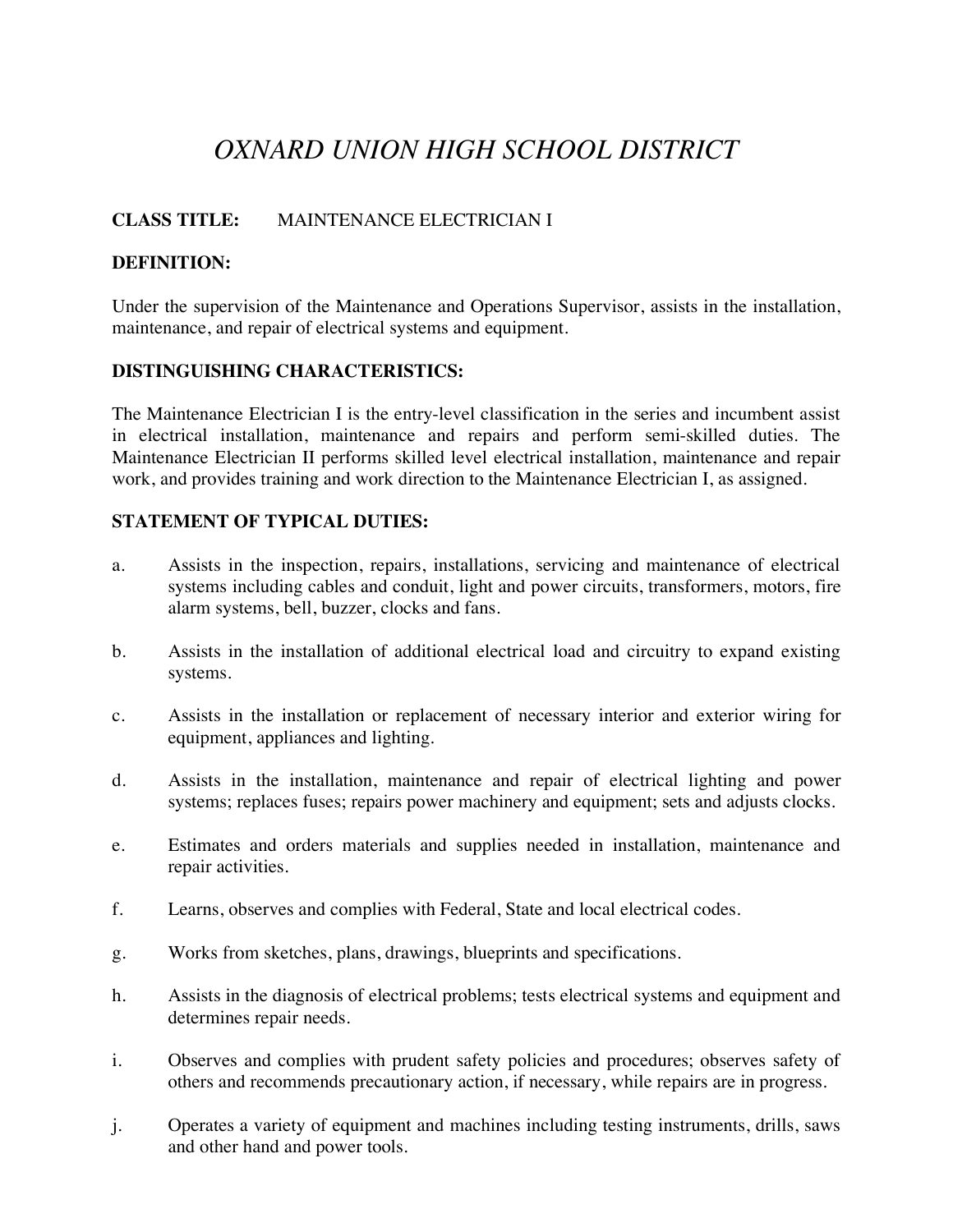- k. Maintains routine records related to assignments and work completed.
- l. Provides assistance to other maintenance trades projects, as assigned or as necessary.
- m. Performs other related tasks and assumes responsibilities as may be assigned by proper authority.

Maintenance Electrician I - continued page 2

## **KNOWLEDGE AND ABILITIES:**

Knowledge of:

 Basic methods, materials, tools and equipment used in electrical installation, maintenance and repair work.

Basic electrical theory and principles.

Proper methods of storing equipment, materials and supplies.

Appropriate safety practices and procedures.

Ability to:

Assist in electrical installation, maintenance and repair work and learn the trade.

 Learn to operate a variety of tools and machines utilized in the electrical trade safely and efficiently.

Work from blueprints, shop drawings and sketches for electrical work.

Make arithmetic calculations quickly and accurately.

Learn, observe and comply with electrical codes.

Understand and follow oral and written directions.

Read, interpret and follow rules, regulations, policies and procedures.

Establish and maintain cooperative and effective working relationships with others.

## **EDUCATION AND EXPERIENCE:**

Any combination equivalent to: sufficient training and experience to demonstrate the knowledge and abilities listed above.

## **PHYSICAL CHARACTERISTICS:**

Must be able to bend, stoop, reach horizontally and vertically; lift heavy objects; stand for prolonged periods; see to read; use hands and fingers to operate tools and equipment; speak clearly; and hear well enough to communicate effectively to perform all tasks.

## **LICENSES AND OTHER REQUIREMENTS:**

Valid California driver's license.

## **WORKING CONDITIONS:**